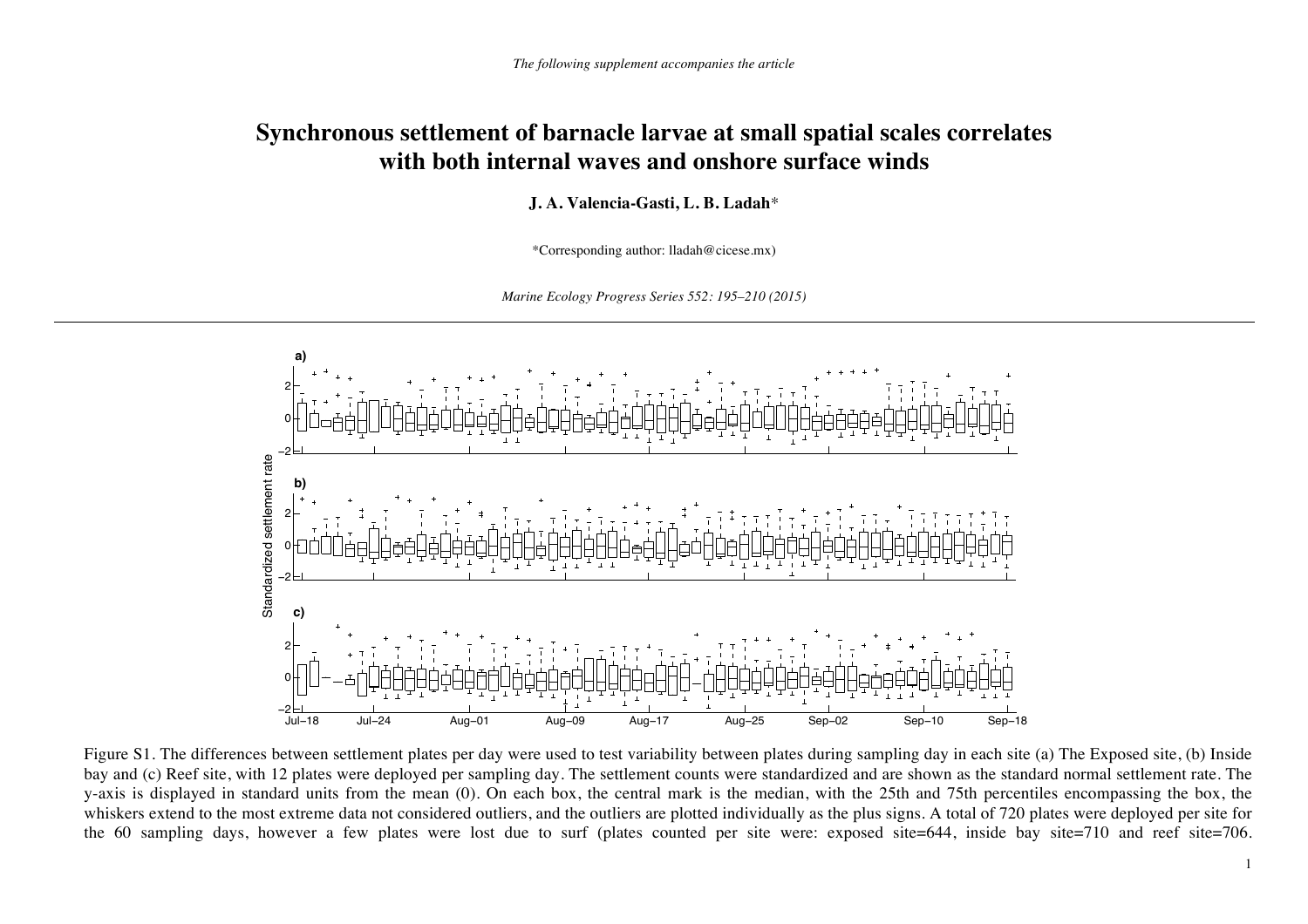

Figure S2. Autocorrelation function (ACF) for the daily settlement data for the three study sites, a) the Exposed site, b) Inside bay, c) Reef site. The ACF plots showed fortnightly periodicity in our data, with significant positive autocorrelation out to lags of 3 or 2 days (in the case of the Inside bay site), but all other autocorrelations decrease in magnitude and do not exceed the 95% significance bounds (black lines). Although the exposed site correlations for lags 9 to 11 exceed the significance bounds, the partial correlation function (pacf) "cuts off" after lag 1 for all the time series (not shown here), suggesting that only the most recent value may be useful in building the ARIMA models.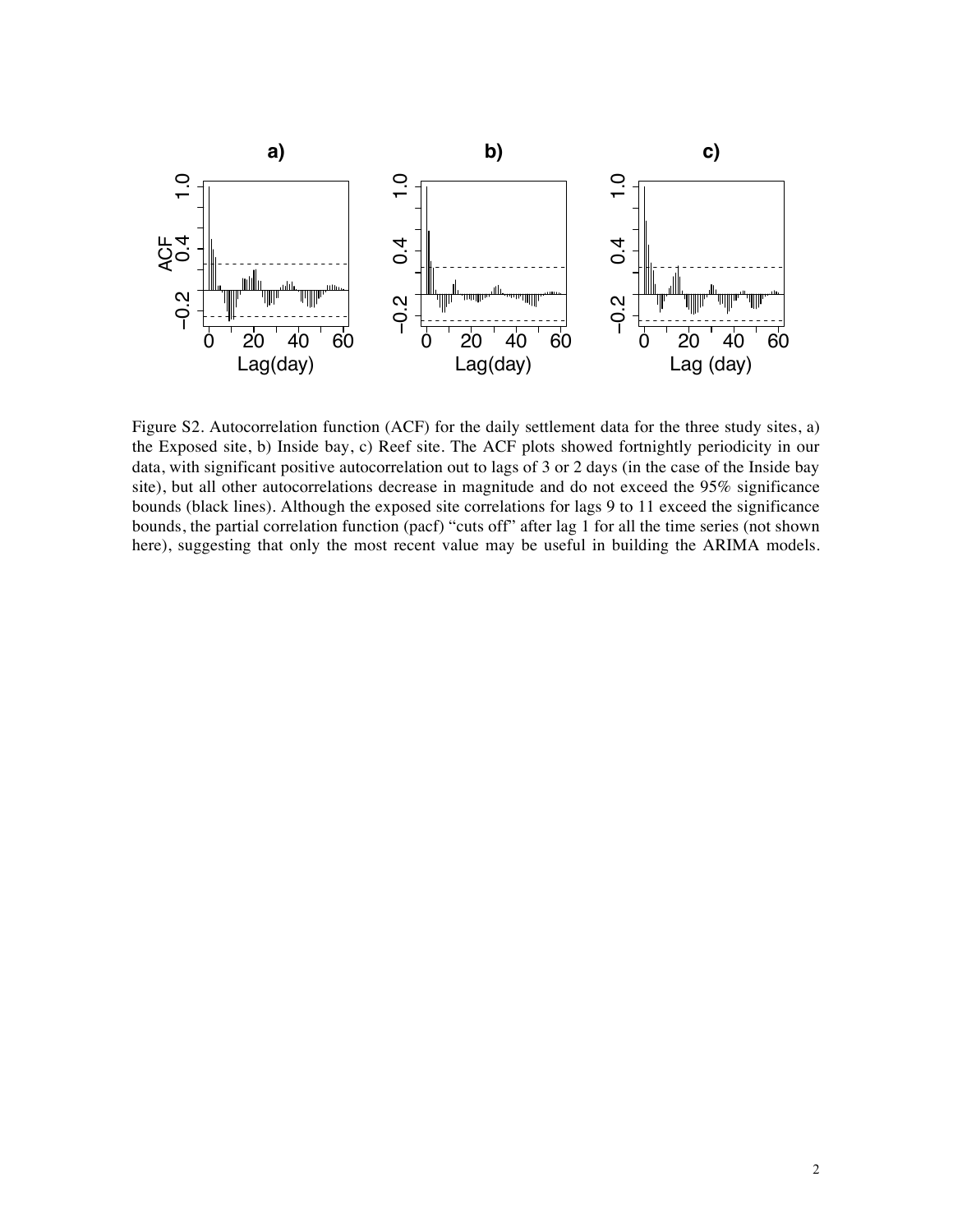

Figure S3. Variables obtained during the sampling settlement time from July to September 2009. (a) Sea level, (b) the vertical profile of temperature and (c) the average vertical isotherm displacements occurred at the mooring L05 deployed at 1600 m from the coast. The negative vertical displacements were related to surface isotherms depressed to the bottom, which often occurred at a semidiurnal frequency during days of strong internal tidal forcing. The isotherm of 16ºC is indicated with black line. Wind velocity vectors were rotated into a common coordinate system using the angle of the principal axis (1.359º relative to East), which was roughly orthogonal to the coastline in the settlement sites. Because of the north–south orientation of the Obs. El Sauzal, for all analyses we adopt this north coast coordinate system, where the cross-shelf direction (Panel d) was positive towards the East (onshore) and the along-shelf direction was positive poleward (Panel e).